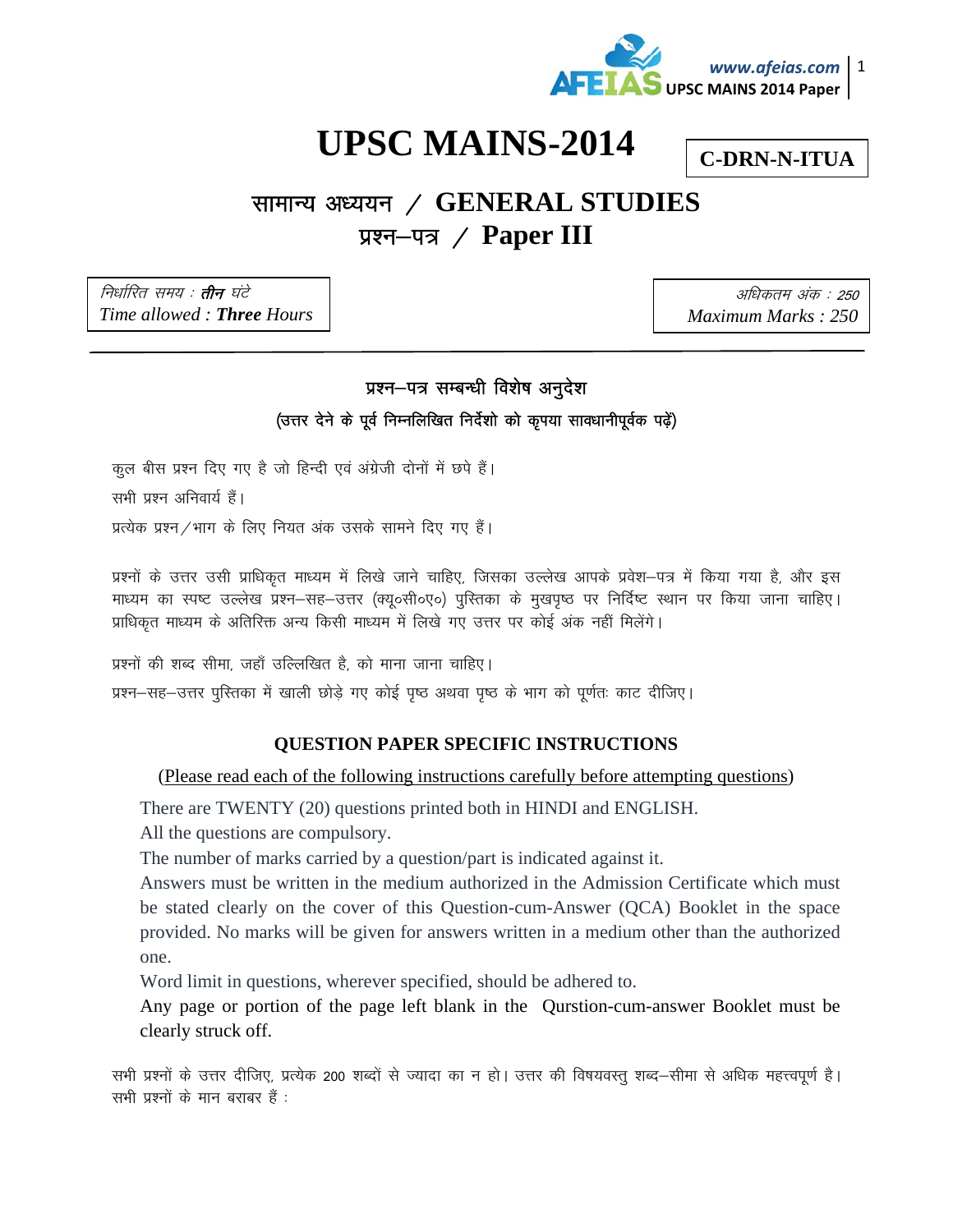

Answer the questions in NOT MORE than *200* words each. Contents of the answer is more important than its length. All questions carry equal marks :  $12\frac{12}{2} \times 20 = 250$ 

1. सामान्यतः देश कृषि से उद्योग और बाद में सेवाओं को अन्तरित होते हैं पर भारत सीधे ही कृषि से सेवाओं को अन्तरित हो गया है। देश में उद्योग के मुकाबले सेवाओं की विशाल संवृद्धि के क्या कारण हैं ? क्या भारत सशक्त <u>औद्योगिक आधार के बिना एक विकसित देश बन सकता है ?</u>

Normally countries shift from agriculture to industry and then later to services, but India shifted directly from agriculture to services. What are the reasons for the huge growth of services vis-a-vis industry in the country? Can India become a developed country without a strong industrial base?

2. "जिस समय हम भारत के जनसांख्यिकीय लाभांश (डेमोग्राफिक डिविडेंड) को शान से प्रदर्शित करते हैं, उस समय हम रोजगार-योग्यता की पतनशील दरों को नजरअन्दाज कर देते हैं।" क्या हम ऐसा करने में कोई चुक कर रहे हैं? भारत को जिन जॉबों की बेसबरी से दरकार है, वे जॉब कहाँ से आएँगे ? स्पष्ट कीजिए।

While we flaunt India's demographic dividend, we ignore the dropping rates of employability. What are we missing while doing so? Where will the jobs that India desperately needs come from? Explain.

3. yक दृष्टिकोण यह भी है कि राज्य अधिनियमों के अधीन स्थापित कृषि उत्पादन बाजार समितियों (APMCs) ने भारत में न केवल कृषि के विकास को बाधित किया है, बल्कि वे खाद्यवस्तु महँगाई का कारण भी रही हैं। समालोचनापूर्वक परीक्षण कीजिए।

There is also a point of view that agriculture produce market committees (APMCs) set up under the state acts have not only impeded the development of agriculture but also have been the cause of food inflation in India. Critically examine.

4. "गाँवों में सहकारी समिति को छोड़कर, ऋण संगठन का कोई भी अन्य ढाँचा उपयुक्त नहीं होगा।" – अखिल भारतीय ग्रामीण ऋण सर्वेक्षण।

भारत में कृषि वित्त की पृष्ठभूमि में, इस कथन पर चर्चा कीजिए। कृषि वित्त प्रदान करने वाली वित्तीय संस्थाओं को किन बाध्यताओं और कसौटियों का सामना करना पडता है? ग्रामीण सेवार्थियों तक बेहतर पहुँच और सेवा के लिए प्रौद्योगिकी का किस प्रकार इस्तेमाल किया जा सकता है?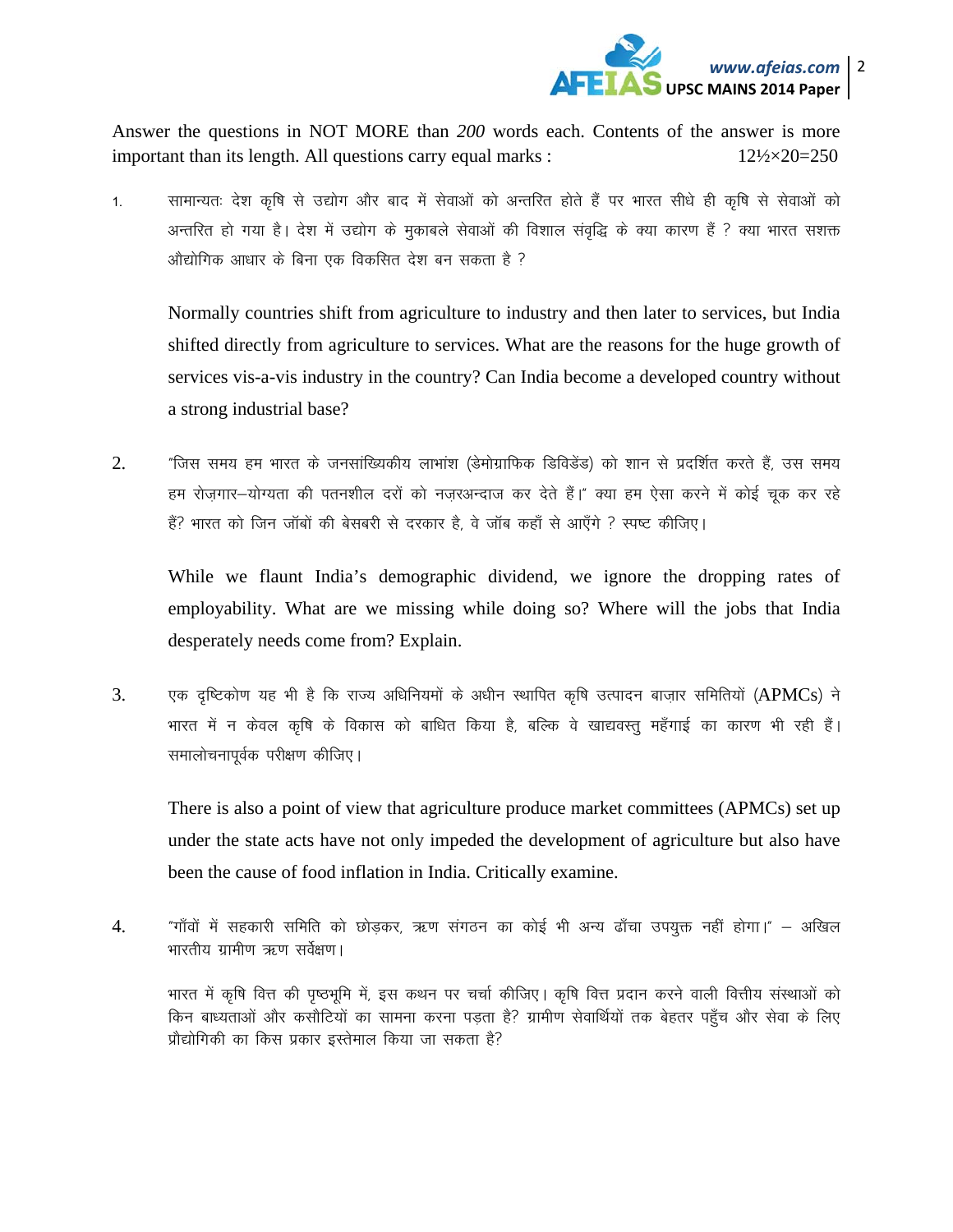

"In the villages itself no form of credit organisation will be suitable except the cooperative society." - All Indian rural credit survey. Discuss this statement in the background of agriculture finance in India. What constrain and challenges do financial institutions supplying agricultural finances? How can technology be used to better reach and serve rural clients?

भूमि अर्जन, पुनरुद्धार और पुनर्वासन में उचित प्रतिकर, और पारदर्शिता का अधिकार अधिनियम, 2013 पहली 5. जनवरी, 2014 से प्रभावी हो गया है। इस अधिनियम के लागू होने से कौन–से महत्वपूर्ण मुद्दों का समाधान निकलेगा? भारत में उद्योगीकरण और कृषि पर इसके क्या परिणाम होंगे?

The right to fair compensation and transparency land acquisition, rehabilitation and resettlement act, 2013 has come into effect from 1 January 2014. What implication would it have on industrialization and agriculture in India?

पॅंजीवाद ने विश्व अर्थव्यवस्था का अभुतपूर्व समुद्धि तक दिशा—निर्देशन किया है। परन्तु फिर भी, वह अकसर 6. अदरदर्शिता को प्रोत्साहित करता है तथा धनवानों और निर्धनों के बीच विस्तत असमताओं को बढावा देता है। इसके प्रकाश में, भारत में समावेशी संवृद्धि को लाने के लिए क्या पूँजीवाद में विश्वास करना और उसको अपना लेना सही होगा? चर्चा कीजिए।

Capitalism has guided the world economy to unprecedented prosperity. However, it often encourages short-sightedness and contributes to wide disparities between the rich and the poor. In this light, would it be correct to believe and adopt capitalism for bringing inclusive growth in India? Discuss.

7. समझाइए कि दीर्घकालिक पक्कनावधि (जेस्टेशन) आधारिक संरचना परियोजनाओं में निजी लोक भागीदारी (प्राइवेट पब्लिक पार्टनरशिप) किस प्रकार अधारणीय (अनुसस्टेनेबल) देयताओं को भविष्य पर अन्तरित कर सकती है। यह सुनिश्चित करने के लिए कि उत्तरोत्तर पीढियों की सक्षमताओं के साथ कोई समझौता न हो, क्या व्यवस्थाएँ स्थापित की जानी चाहिए ?

Explain how private public partnership agreements, in long gestation infrastructure projects, can transfer unsustainable liabilities to the future. What arrangements need to be put in place to ensure that successive generations' capacities are not compromised?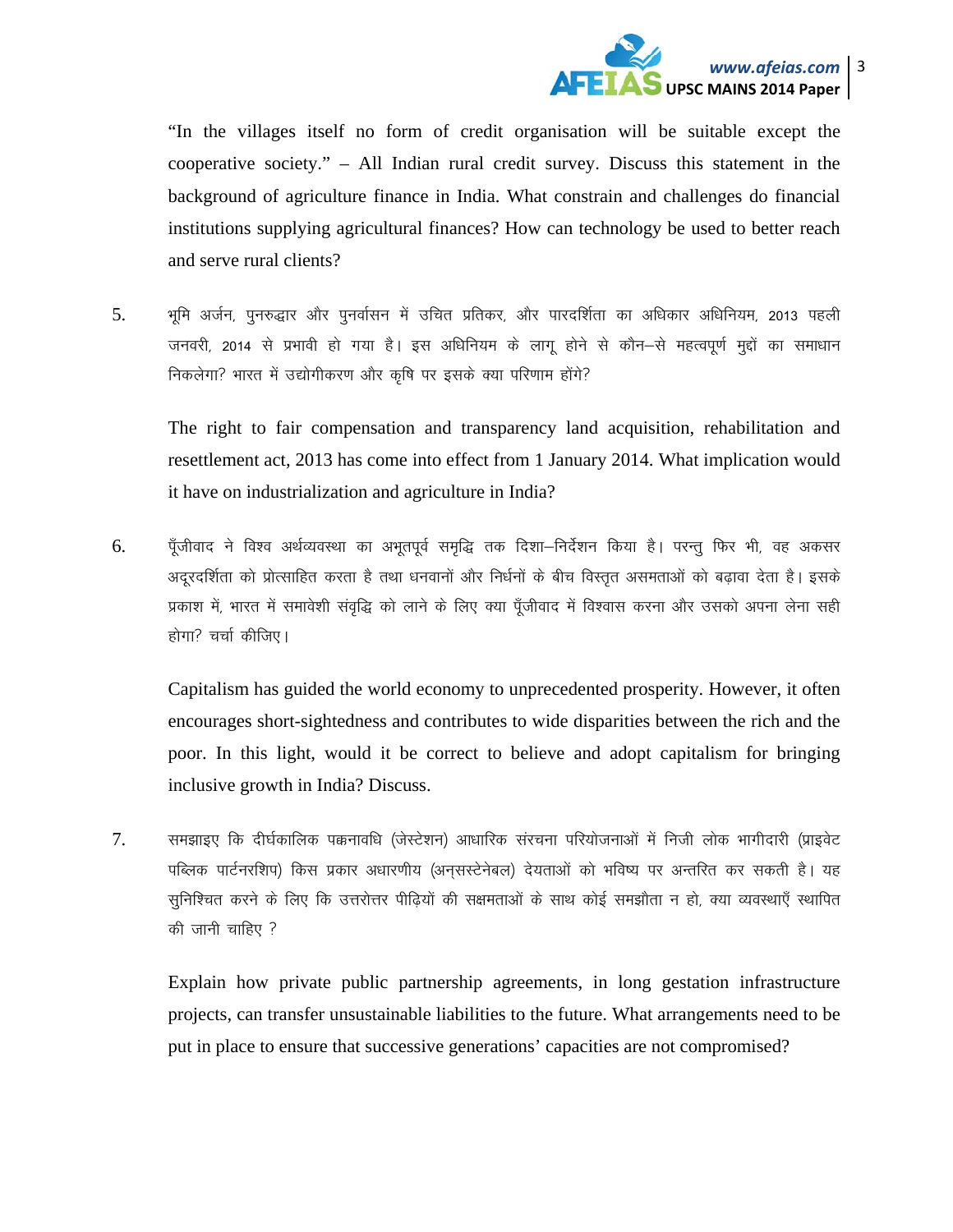

8. राष्ट्रीय नगरीय परिवहन नीति 'वाहनों की आवाजाही' के बजाय 'लोगों की आवाजाही' पर बल देती है। इस सम्बन्ध में सरकार की विविध रणनीतियों की सफलता की आलोचनात्मक चर्चा कीजिए।

National urban transport policy emphasizes on moving people instead of moving vehicles. Discuss critically the success of various strategies of the government in this regard.

9. रक्षा क्षेत्रक में विदेशी प्रत्यक्ष निवेश (एफ०डी०आइ०) को अब उदारीकृत करने की तैयारी है। भारत की रक्षा और अर्थव्यवस्था पर अल्पकाल और दीर्घकाल में इसके क्या प्रभाव अपेक्षित है ?

Foreign direct investment in the defence sector is now said to be liberalized. What influence this is expected to have on Indian defence and economy in the short and long run?

 $10.$  भारतीय विश्वविद्यालयों में वैज्ञानिक अनुसंधान का स्तर गिरता जा रहा है, क्योंकि विज्ञान में कैरियर उतना आकर्षक नहीं है जितना कि वह कारोबार संव्यवसाय, इंजीनियरी या प्रशासन में है, और विश्वविद्यालय उपभोक्ता-उन्मूखी होते जा रहे हैं। समालोचनात्मक टिप्पणी कीजिए।

Scientific research in Indian universities is declining, because a career in science is not as attractive as our business professions, engineering or administration, and the universities are becoming consumer-oriented. Critically comment.

11. क्या ऐन्टीबायोटिकों का अति–उपयोग और डॉक्टरी नुस्खे के बिना मुक्त उपलब्धता, भारत में औषधि–प्रतिरोधी रोगों के आविर्भाव के अंशदाता हो सकते है ? अनुवीक्षण और नियंत्रण की क्या क्रियाविधियाँ उपलब्ध है ? इस सम्बन्ध में विभिन्न मुद्दों पर समालोचनापूर्वक चर्चा कीजिए।

 Can overuse and the availability of antibiotics without doctor's prescription, the contributors to the emergence of drug-resistant diseases in India? What are the available mechanisms for monitoring and control? Critically discuss the various issues involved.

12. वैश्वीकृत संसार में, बौद्धिक सम्पदा अधिकारों का महत्व हो जाता है और वे मुकद्दमेबाज़ी का एक स्त्रोत हो जाते है। कॉपीराइट, पेटेंट और व्यापार गुप्तियों के बीच मोटे तौर पर विभेदन कीजिए।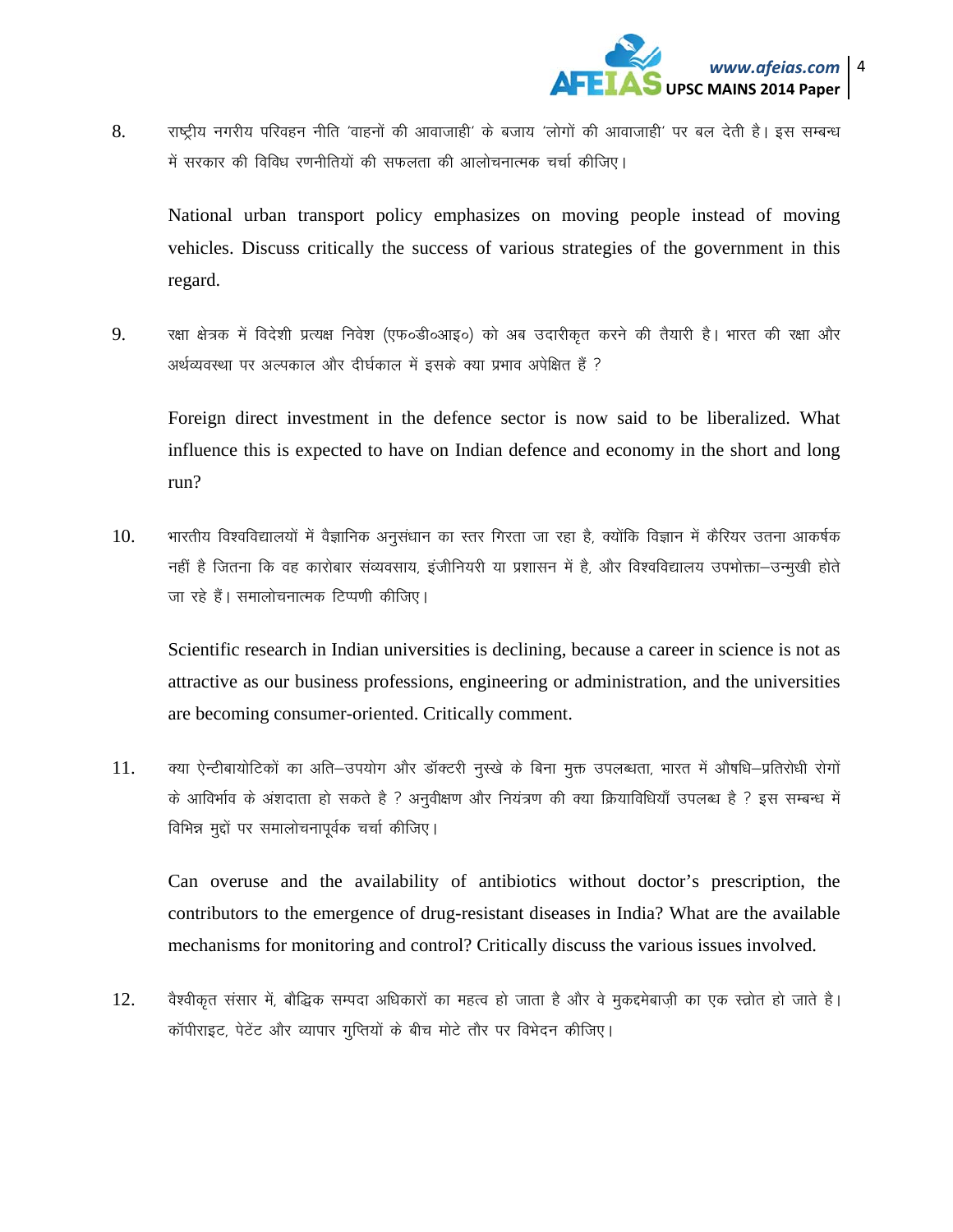

In a globalised world, intellectual property rights assume significance and are a source of litigation. Broadly distinguish between the terms – copyrights, patents and trade secrets.

क्या यू० एन० एफ० सी० सी० सी० के अधीन स्थापित कार्बन क्रेडिट और स्वच्छ विकास यांत्रिकत्वों का अनुसरण 13. जारी रखा जाना चाहिए, यद्यपि कार्बन क्रेडिट के मूल्य में भारी गिरावट आयी है ? आर्थिक संवृद्धि के लिए भारत की ऊर्जा आवश्यकताओं की दृष्टि से चर्चा कीजिए।

Should the pursuit of carbon credit and clean development mechanism set up under UNFCCC be maintained even through there has been a massive slide in the value of a carbon credit? Discuss with respect to India's energy needs for economic growth.

14. सूखे को उसके स्थानिक विस्तार, कालिक अवधि, मंथर प्रारम्भ और कमजोर वर्गों पर स्थायी प्रभावों की दृष्टि से आपदा के रूप में मान्यता दी गई है। राष्ट्रीय आपदा प्रबन्धन प्राधिकरण (एन०डी०एम०ए०) के सितम्बर 2010 मार्गदर्शी सिद्धान्तों पर ध्यान केन्द्रित करते हुए भारत में एल नीनो और ला नीना के सम्भावित दुष्प्रभावों से निपटने के लिए तैयारी की कार्यविधियों पर चर्चा कीजिए।

Drought has been recognized as a disaster in view of its spatial expense, temporal duration, slow onset and lasting effects on vulnerable sections. With a focus on the September 2010 guidelines from the National Disaster Management Authority (NDMA), discuss the mechanism for preparedness to deal with likely El Nino and La Nina fallouts in India.

सरकार द्वारा किसी परियोजना को अनुमति देने से पूर्व, अधिकाधिक पर्यावरणीय प्रभाव आकलन अध्ययन किए जा 15. रहे हैं। कोयला गर्त–शिखरों (पिटहेट्स) पर अवस्थित कोयला–अग्रित तापीय संयंत्रों के पर्यावरणीय प्रभावों पर चर्चा कीजिए।

Environmental impact Assessment studies are increasingly undertaken before a project is cleared by the Government. Discuss the environmental impacts of coal-fired thermal plants located at coal Pitheads.

"बहुधार्मिक व बहुजातीय समाज के रूप में भारत की विविध प्रकृति, पडोस में दिख रहे अतिवाद के संघात के प्रति 16. निरापद नहीं है।" ऐसे वातावरण के प्रतिकार के लिए अपनाए जाने वाली रणनीतियों के साथ विवेचना कीजिए।